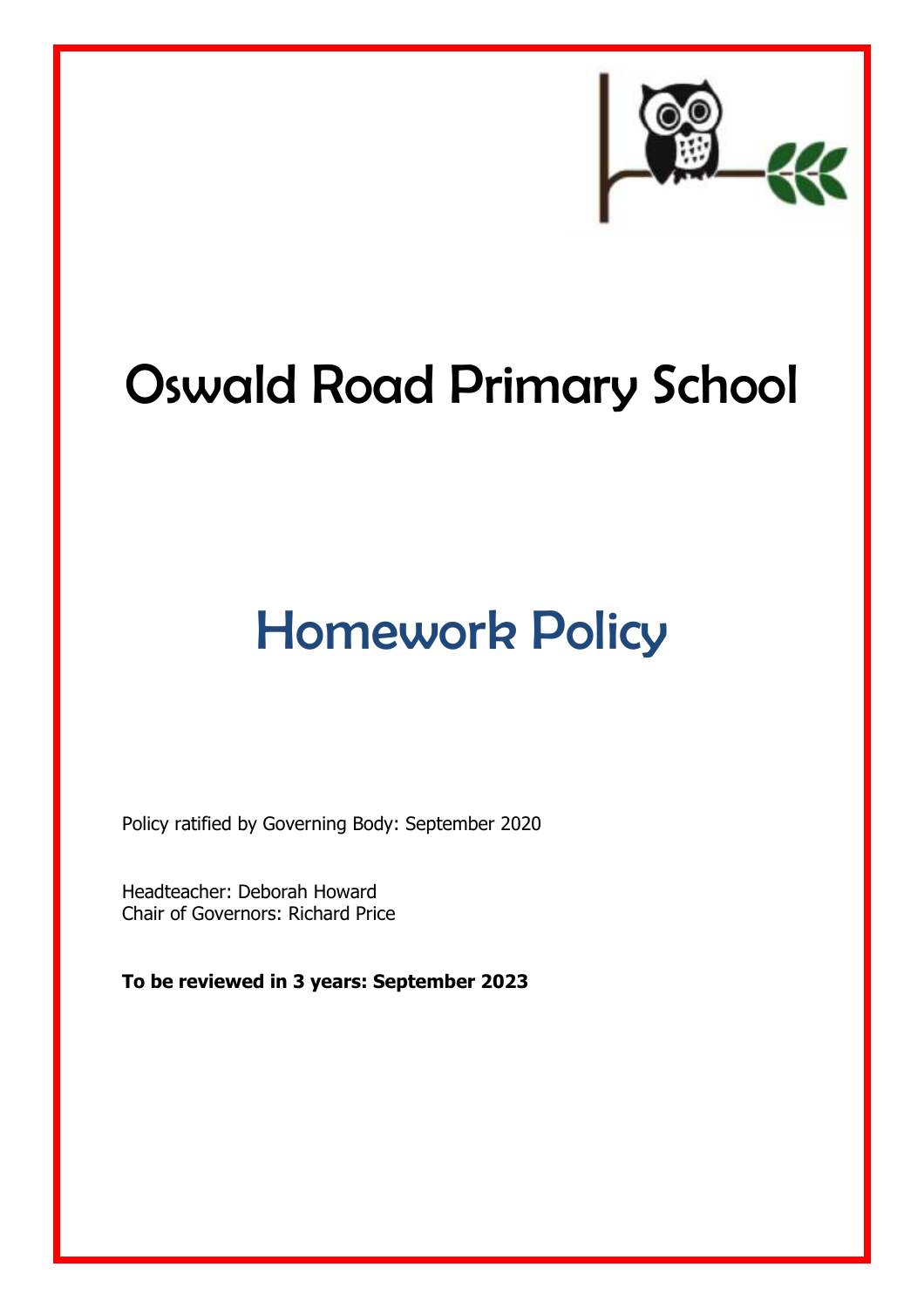### Homework Policy



At Oswald Road we are proud of our diverse community and we understand that lots of our children enjoy a wide range of activities outside of school. Our homework policy aims to set out and make clear the opportunities that the school will provide for learning beyond the school day on a regular basis.

#### 1.0

Homework at Oswald Road is not compulsory. DfE guidelines state that the decision to set homework lies with individual schools. Our decision to set but not enforce homework stems from our detailed understanding of our children and the diverse community that we serve.

#### 1.1

All children at Oswald Road Primary School will have the opportunity to complete work at home. The amount of homework and the type of activities set will be dependent on the age of the children.

#### 1.2

All children who are learning to read and who are reading books from our reading scheme will have a home reading book that will be changed at least once per week. Children in EYFS and KS1 will have a reading record and this must be signed by Parent/Carers before books are changed.

#### 1.3

All children will have weekly spellings sent home. The spellings are progressive and will be specific to each year group throughout the school.

#### 1.4

This chart outlines the type of homework that will be typically set in each year group. The chart is not exhaustive and at different points within the year, some year groups may be set tasks that are different to those outlined here.

| Phase              | <b>Homework Activities</b>  | Frequency                  |
|--------------------|-----------------------------|----------------------------|
| <b>Early Years</b> | <b>Reading Books</b>        | Weekly                     |
|                    | Sound/word of the week      | Weekly                     |
|                    | Family tasks                | Fortnightly                |
| Years 1 and 2      | Reading Books               | Weekly                     |
|                    | <b>Spellings</b>            | Weekly                     |
|                    | Learning Log                | Fortnightly                |
| Years 3 and 4      | <b>Reading Books</b>        | Weekly                     |
|                    | <b>Spellings</b>            | Weekly                     |
|                    | <b>Maths Skills</b>         | Weekly                     |
|                    | Learning Log                | Fortnightly                |
|                    | Handwriting (terms 1 and 2) | Fortnightly (Year3) Weekly |
|                    |                             | (Year 4)                   |
| Years 5 and 6      | Reading                     | Weekly                     |
|                    | Spellings                   | Weekly                     |
|                    | <b>Times Tables</b>         | Weekly                     |
|                    | <b>Revision Sheets</b>      | Weekly                     |
|                    | Learning logs               | Fortnightly                |

#### 1.5

All homework will be recognised in some way. This differs across school and is at the discretion of the class teacher.

1.6

Children/families who decide not to complete homework tasks will not be punished.